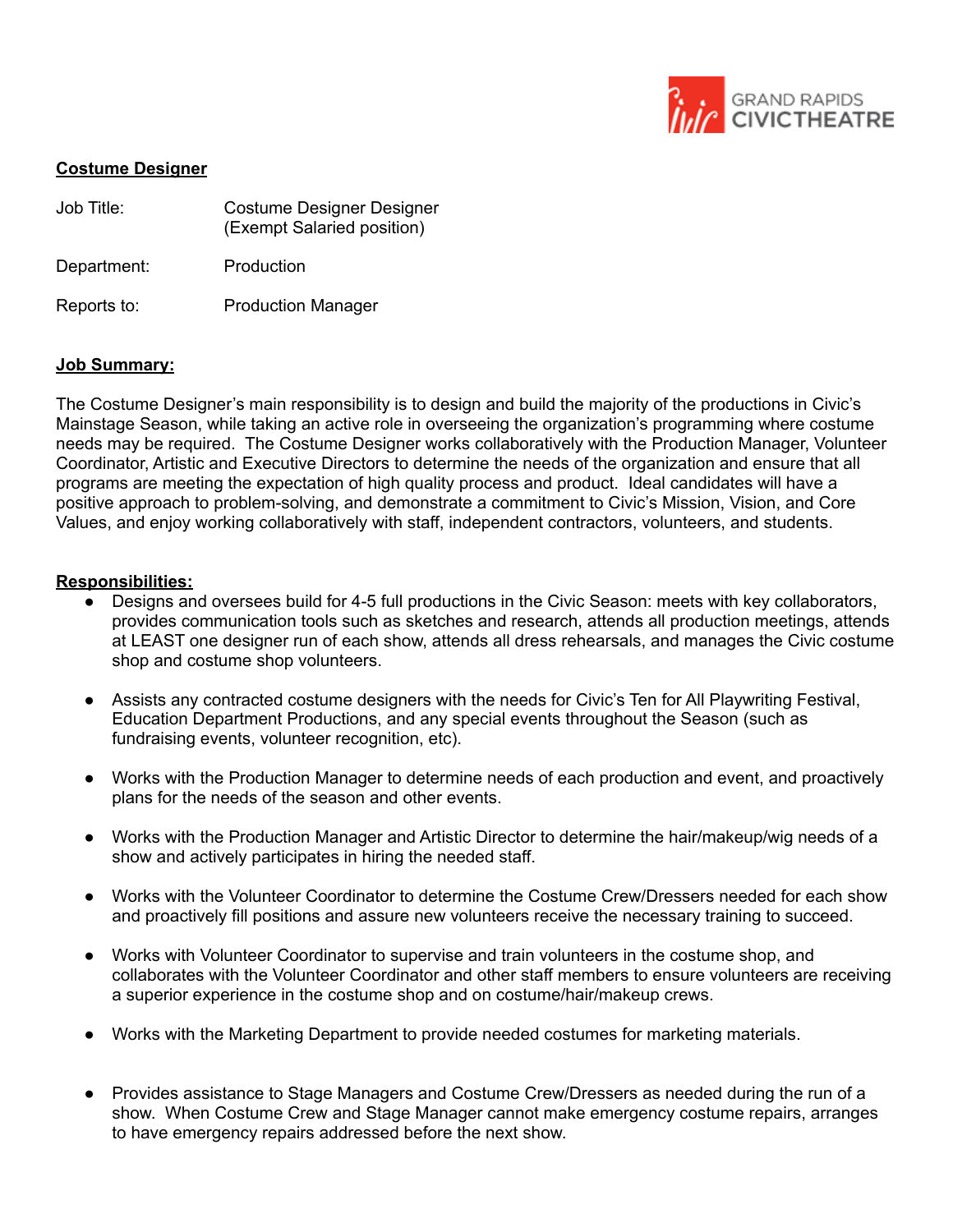- Facilitates costume rentals to local theatres and schools as time permits.
- Maintains costume shop stock.
- Attends and participates in key Civic events such as: Opening Nights, Volunteer Recognition, Year End Board Meeting, Crew Training, and Fundraising events.
- Participates in planning and strategic visioning for the Organization.
- Teaching opportunities in the School of Theatre Arts and Young Artist Studio may be available for additional compensation.

### **Requirements:**

- 3-5 years design experience with a wide variety of genres, styles, and budgets: Classic and Contemporary Musical Theatre, Classic and Contemporary Plays, New Works, etc.
- Must be a strong collaborator and able to communicate designs effectively through the use of technology, sketches/drawings, etc.
- Must be proficient in sewing, patterning, cutting and draping fabric.
- Must have experience managing a costume shop and/or teaching sewing skills.
- Though not a REQUIREMENT, candidates with proficiency in any of the following areas are encouraged to highlight those skills in their application materials: Millinery, Makeup Design, Hair and Wigs, Specialty Character Creation (like *Beauty and The Beast*, *Shrek*, and other fantasy/mythical creatures).

### **Attributes:**

- Strong written and verbal communication skills
- Positive approach to problem solving
- Collaborative Spirit
- Deadline Driven
- Enthusiastic about learning new skills
- Ability to multitask
- Values mentorship and education when working with volunteers and students
- Ability to delegate and oversee projects

#### **Compensation:**

- This is a year-round, full time exempt position
- Salary Range: \$45,000 \$50,000
- Medical, Dental and Vision Insurance selections underwritten at 80-100% of plan cost
- Paid time off
- Parking subsidy
- Access to other benefits

#### **How to Apply:**

Interested applicants should send a cover letter, resume, and work samples (via email, google drive, website link, etc) to a.paris@grct.org with the subject line: Costume Design Application.

Civic will begin reviewing applications on July 15th and continue until the position is filled. Start date is negotiable, but could be anytime between September 2022-March 2023.

### **Grand Rapids Civic Theatre is an Equal Opportunity Employer.**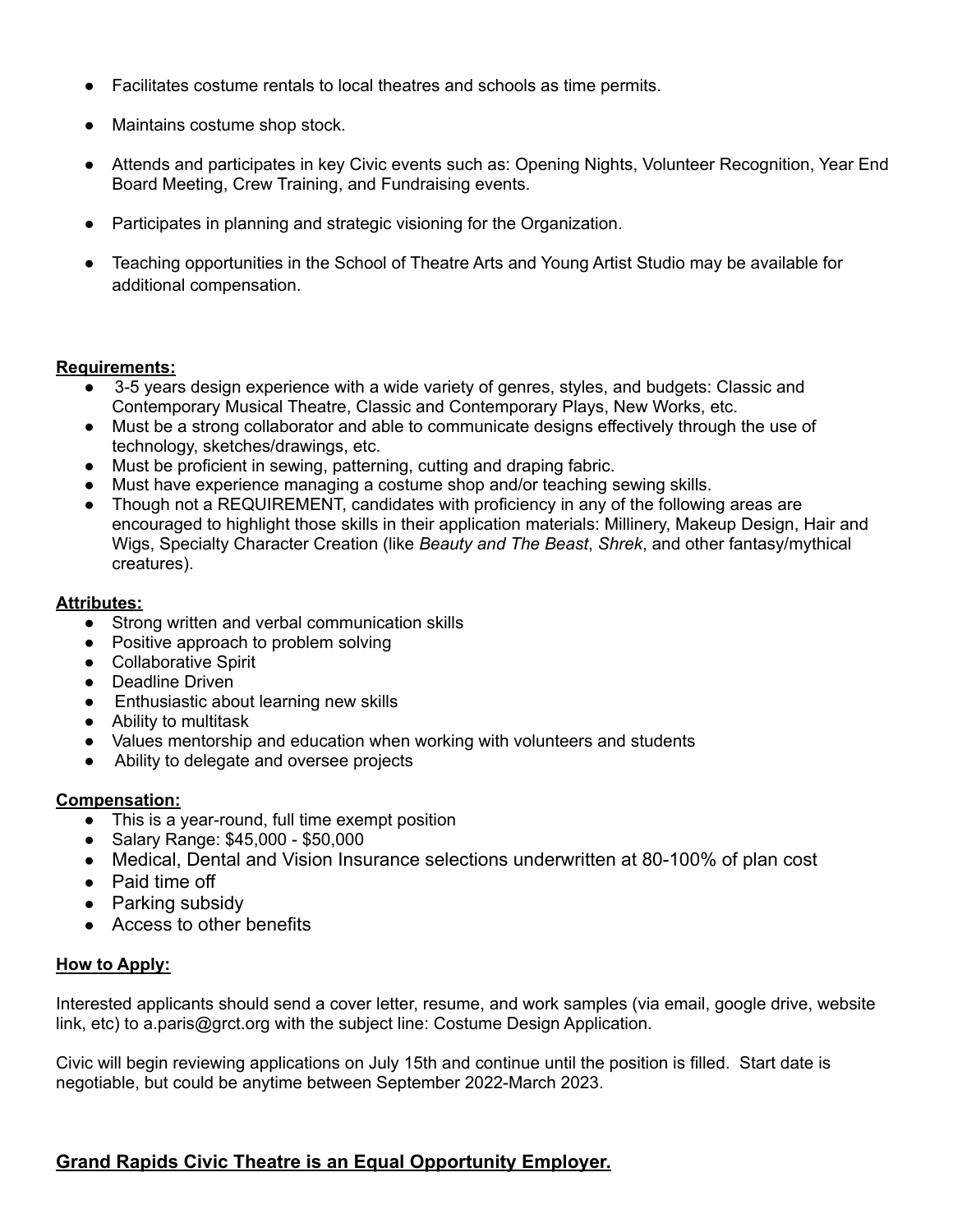# **About Grand Rapids Civic Theatre**

Established in 1925, the Grand Rapids Civic Theatre and School of Theatre Arts is one of the oldest and largest community theatres in the nation. We are in the heart of our community in Downtown Grand Rapids, Michigan, and are one of the pillars of the performing arts and cultural fabric of our community.

# **OUR MISSION**

To entertain, educate and engage the West Michigan Community through the power of live theatre.

# **OUR VISION**

We are continually working to ensure that the Grand Rapids Civic Theatre remains one of the great community theatres in the nation, through the passionate delivery of high-quality live performance, innovative and comprehensive education, enriching volunteer participation, and a welcoming customer experience.

### **Diversity, Equity, and Inclusion**

We are committed to embedding diversity, equity, and inclusion into everything we do for our staff, volunteers, guests, and that we contribute to the broader arts community.

# **OUR HISTORY**

Born in the Roaring Twenties, the "Civic Players" began producing four plays annually in the St. Cecilia Auditorium in downtown Grand Rapids, Michigan. In 1935, the organization officially changed its name to the Grand Rapids Civic Theatre, and soon had over 1,600 season ticket holders and drew audiences of over 4,000 to each of six shows annually. The theatre continued to maintain itself through decades of economic and social changes.

During the 1960s, the Civic Theatre experienced unprecedented growth and emerged as one of the country's strongest community theatres. By the end of the decade, in a cooperative venture with the Grand Rapids Public Schools, the Civic began offering theatre classes to young people and further strengthened its position in the community.

Today, the Grand Rapids Civic Theatre and School of Theatre Arts is the 5th largest community theatre in the country. We produce nine mainstage productions each year with the help of over 800 talented volunteers who do everything from singing, dancing, and acting to building sets, sewing, ushering, and so much more.

The School of Theatre Arts has grown to become one of the largest and most respected community theatre education programs in the country. We provide excellent training in all aspects of theatre life for over 1,600 students annually. Civic's education programming prepares students for lifelong participation in the live theatre arts, often inspiring professional careers in all areas of theatre production.

### **About Grand Rapids, Michigan**

Grand Rapids, Michigan is the second largest city in Michigan, and is the arts and cultural center of the entire West Michigan region. Grand Rapids Civic Theatre joins the Grand Rapids Symphony, Circle Theatre, the Grand Rapids Ballet, Broadway Grand Rapids, and Opera Grand Rapids as the premiere performing arts organizations in the community. A history in logging and furniture manufacturing has given way to bustling modern industries like health care, education, and manufacturing for the automotive and aviation industries, among others. Grand Rapids is home to an